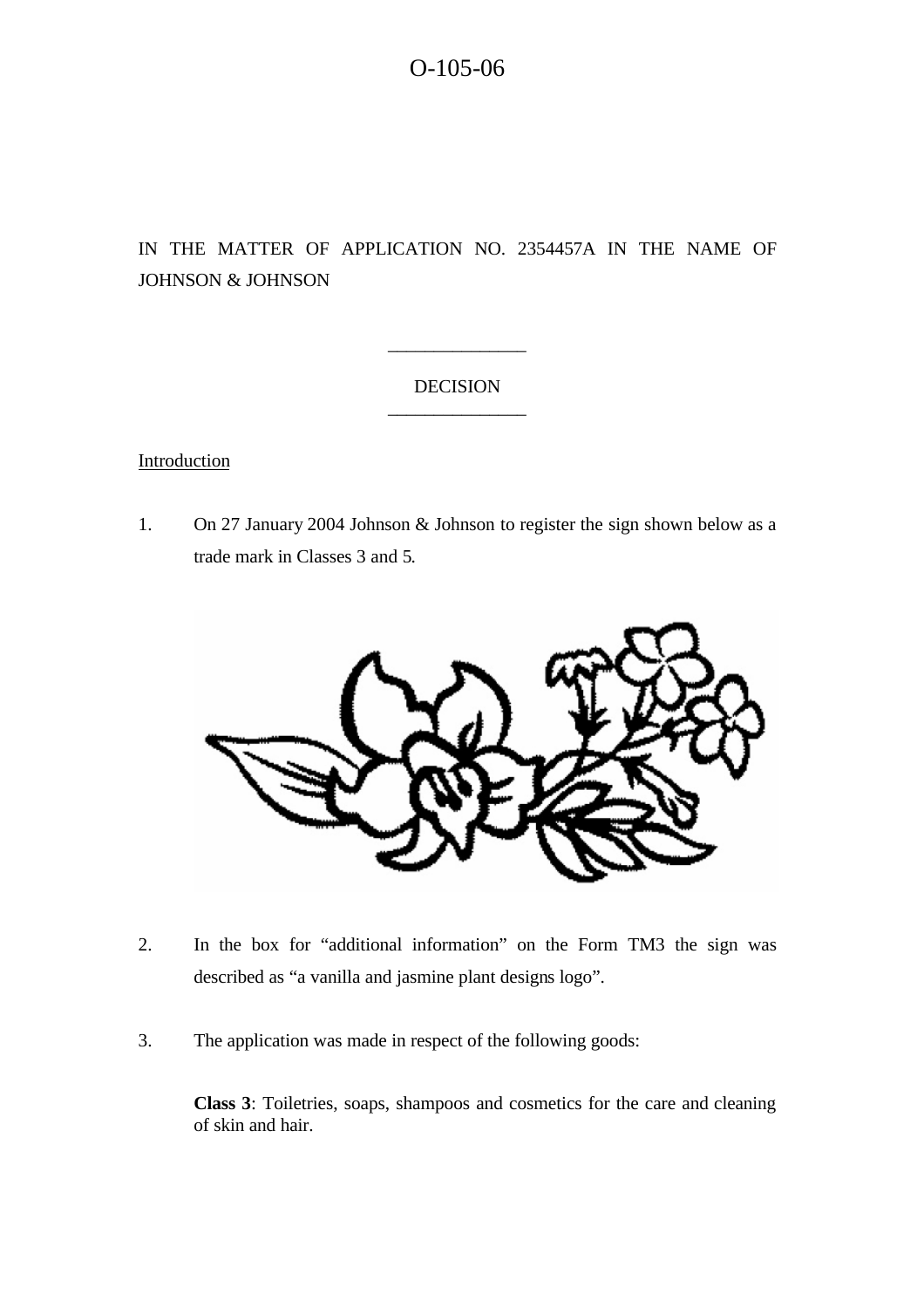**Class 5**: Medicated topical preparations for treating conditions of the skin and hair.

- 4. The examiner objected to the application in Class 9 under section 3(1)(b) and (c) of the Trade Marks Act 1994.
- 5. Following a hearing, the application was divided into separate Class 3 and Class 5 applications. Mr Gareth Hicks acting for the Registrar refused the application in Class 3 for reasons given in a written decision dated 25 October 2005 (O/288/05). The Class 5 application has proceeded to registration. The applicant now appeals against the refusal of the Class 3 application.

# Relevant provisions of the Trade Marks Act 1994

- 6. Section 3 of the 1994 Act provides *inter alia* as follows:
	- (1) The following shall not be registered-
		- (b) trade marks which are devoid of any distinctive character,
		- (c) trade marks which consist exclusively of signs or indications which may serve, in trade, to designate the kind, quality, quantity, intended purpose, value, geographical origin, the time of production of goods or of rendering of services, or other characteristics of goods or services.

These provisions correspond to Article 3(1)(b) and (c) of Council Directive 89/104/EC of 21 December 1988 to approximate the laws of the Member States relating to trade marks.

# The hearing officer's decision

# *Section 3(1)(c)*

7. Having noted that the applicant did not rely upon acquired distinctiveness and having directed himself in accordance with Case C-191/01P *Wm. Wrigley Jr. Company v Office for Harmonisation in the Internal Market (Trade Marks and*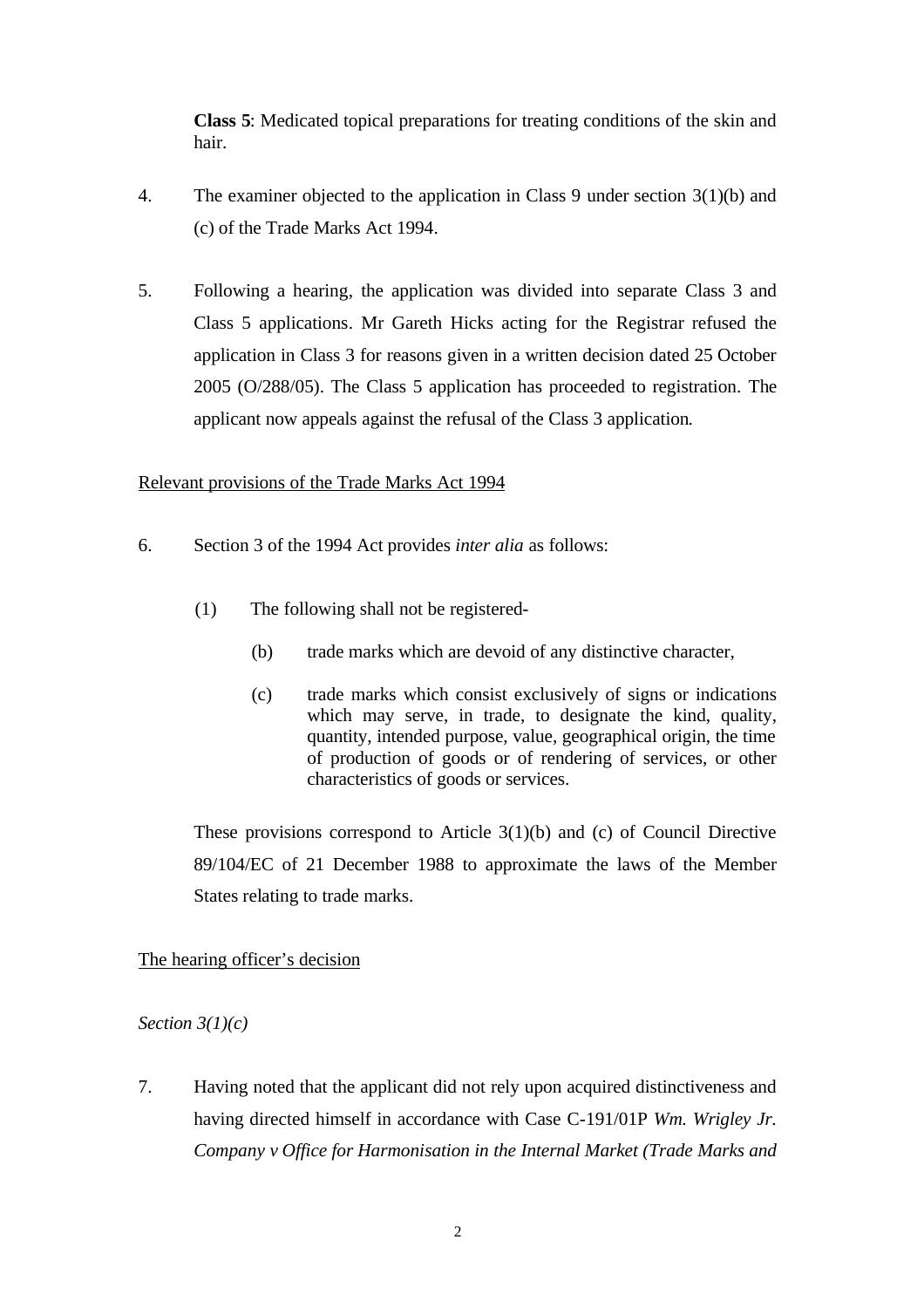*Designs) (DOUBLEMINT)* [2003] ECR I-12447 at [28]-[32], the hearing officer concluded that the application was precluded from registration by section  $3(1)(c)$  for the following reasons:

- 16. The mark consists exclusively of a device of flowers and leaves which appear to be vanilla flowers and jasmine, a view supported by the description of the mark given in part 2 (additional information) of application form TM3 where the mark is referred to as 'vanilla and jasmine plant designs logo'. In my view, the mark conveys an obvious message in relation to the kind of goods, namely that they incorporate a vanilla and jasmine or floral scent/fragrance. The first impression of the mark on the part of the average consumer would be that it consisted of a combination of flowers which would therefore not give a trade mark message to the average consumer for these goods as they simply express the significance that the goods, essentially toiletries and cosmetics, consist of, or evoke, a vanilla and jasmine or floral fragrance.
- 17. Furthermore, there is no graphic or semantic improvement or modification to the picture in question which enhances them with any further characteristic in order to render the sign as a whole capable of distinguishing the applicants' products from those of other traders.
- 18. I am of the view that a picture of flowers would not be an unusual way of designating a characteristic of the applicant's goods, namely their fragrance, and the public would therefore not be able to distinguish them from those provided under the same or similar signs by other undertakings. Although it may not be immediately apparent exactly what genus of flowers comprise the mark, I do not feel that this detracts from the impression that would be given that the goods incorporated a floral fragrance.
- 19. The goods in question are essentially everyday products which are often purchased on impulse. They are relatively low cost items and purchasers do not usually take a great deal of care and attention in their purchase. However, it must also be borne in mind that the fragrance of toiletries and cosmetics is an extremely important consideration prior to purchase which may influence a potential consumer to purchase the goods or otherwise, and what may be an attractive fragrance to one person may not be so to another. The fact that two basic designs of flowers are presented in combination would prompt the average consumer to make an assumption that the goods consisted of the particular fragrance of the flowers being depicted or a floral fragrance instead of, for example, a citrus fragrance where a lemon and orange were depicted or a pine fragrance where pine needles and pine cones were presented to them.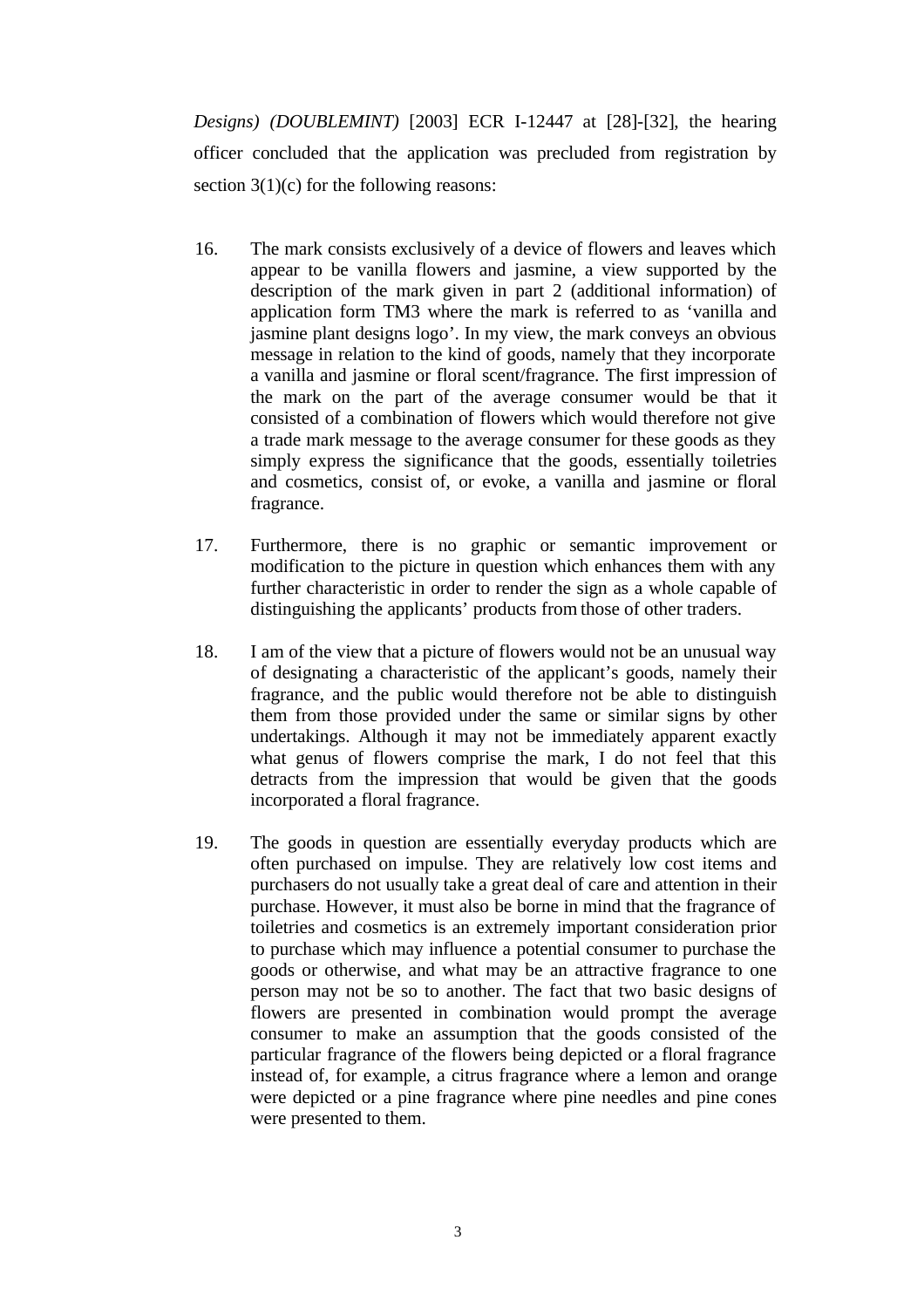20. I therefore reach the conclusion that the mark designates a characteristic of the goods and is debarred from registration under Section  $3(1)(c)$ .

*Section 3(1)(b)*

- 8. Having directed himself in accordance with Joined Cases C-53/01 to C-55/01 *Linde AHG, Windward Industries Inc* and *Rado Uhren AG* [2003] ECR I-3161 at [37], [39]-[41] and [47], the hearing officer concluded that the application was precluded from registration by section 3(1)(b) for the following reasons:
	- 23. I must assess the mark's distinctiveness in relation to the goods for which the applicant seeks registration, and must also have regard to the perception of average consumers of the goods. Even though the mark does not consist exclusively of the plain words 'FLORAL FRAGRANCE' or 'FLORAL SCENT' which would present the consumer with a clear statement of what to expect of the goods, the depiction of a basic drawing of flowers would not, in my view, hide or conceal the identical message. It seems unlikely to me that the relevant consumer of the goods claimed would perceive this mark as denoting trade origin as it would simply be seen as a picture of flowers presented to demonstrate the fragrance of the item being sold.
	- 24. I am therefore not persuaded that the mark applied for would serve in trade to distinguish the applicant's goods from those of other traders. In my view, the mark will not be identified as a trade mark without first educating the public that it is one, and I therefore conclude that the mark applied for is devoid of any distinctive character and subsequently excluded from prima facie acceptance under Section  $3(1)(b)$  of the Act.

# *Acceptance by other tribunals*

9. Having reached these conclusions, the hearing officer considered the applicant's argument that the application should be accepted because it had been accepted for registration in a number of other countries but rejected it in reliance upon Case C-218/01 *Henkel KGaA v Deutsches Patent and Markenamt* [2004] ECR I-1725 at [61]-[65].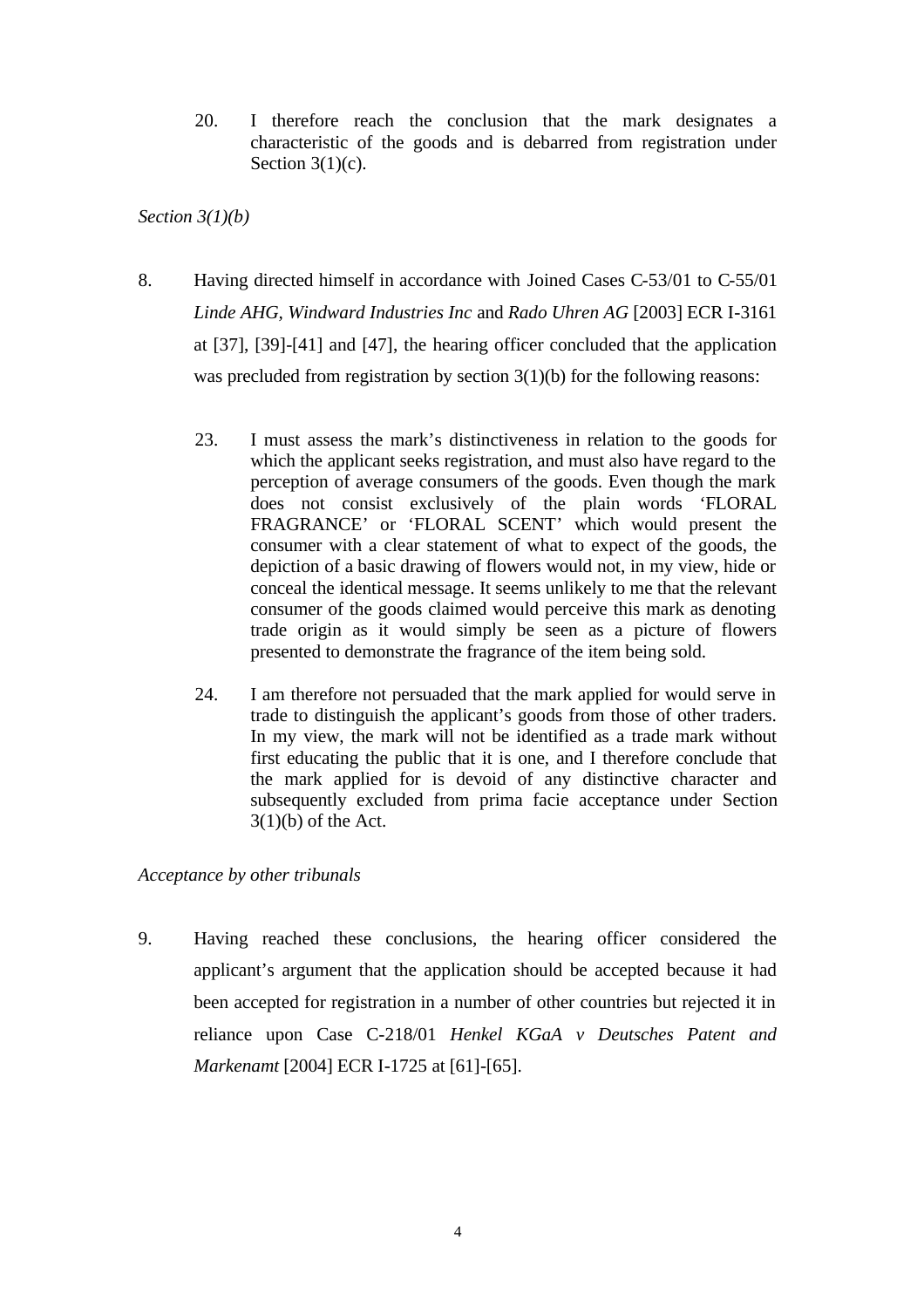#### Standard of review

10. This appeal is a review of the hearing officer's decision. The decision under challenge is essentially an assessment of the distinctiveness of the mark sought be registered. As explained by May LJ in *DU PONT Trade Mark* [2003] EWCA Civ 1368, [2004] FSR 15 at [94], the appropriate degree of respect to be accorded to a decision of a lower tribunal on such a review depends on the nature of the tribunal, the evidence and the issue. In my judgment, the degree of respect to be applied in the present case is that articulated by Robert Walker LJ in *REEF Trade Mark* [2002] EWCA Civ 763, [2003] RPC 5 at [28] as follows:

> In such circumstances an appellate court should in my view show a real reluctance, but not the very highest degree of reluctance, to interfere in the absence of a distinct and material error of principle.

### Grounds of appeal

11. The applicant contends that the hearing officer erred in principle in a number of respects. In relation to section  $3(1)(c)$ , the applicant argues that (i) the hearing officer erred in his assessment of the manner in which the mark would be perceived by the average consumer, (ii) he was wrong to take into account the statement on the form TM3 quoted above, (iii) he failed to have any or any sufficient regard to an informal survey carried out by the applicant's attorneys, (iv) he failed to have any or any sufficient regard to the existence of a considerable number of registrations of floral devices in Class 3 and (v) he was wrong not to place weight on the acceptance of the mark by foreign registries which included some in other EC Member States. In relation to section  $3(1)(b)$ , the applicant argues that the hearing officer's reasoning indicates that he found the mark to be lacking in distinctive character because it was descriptive and therefore all the same points apply.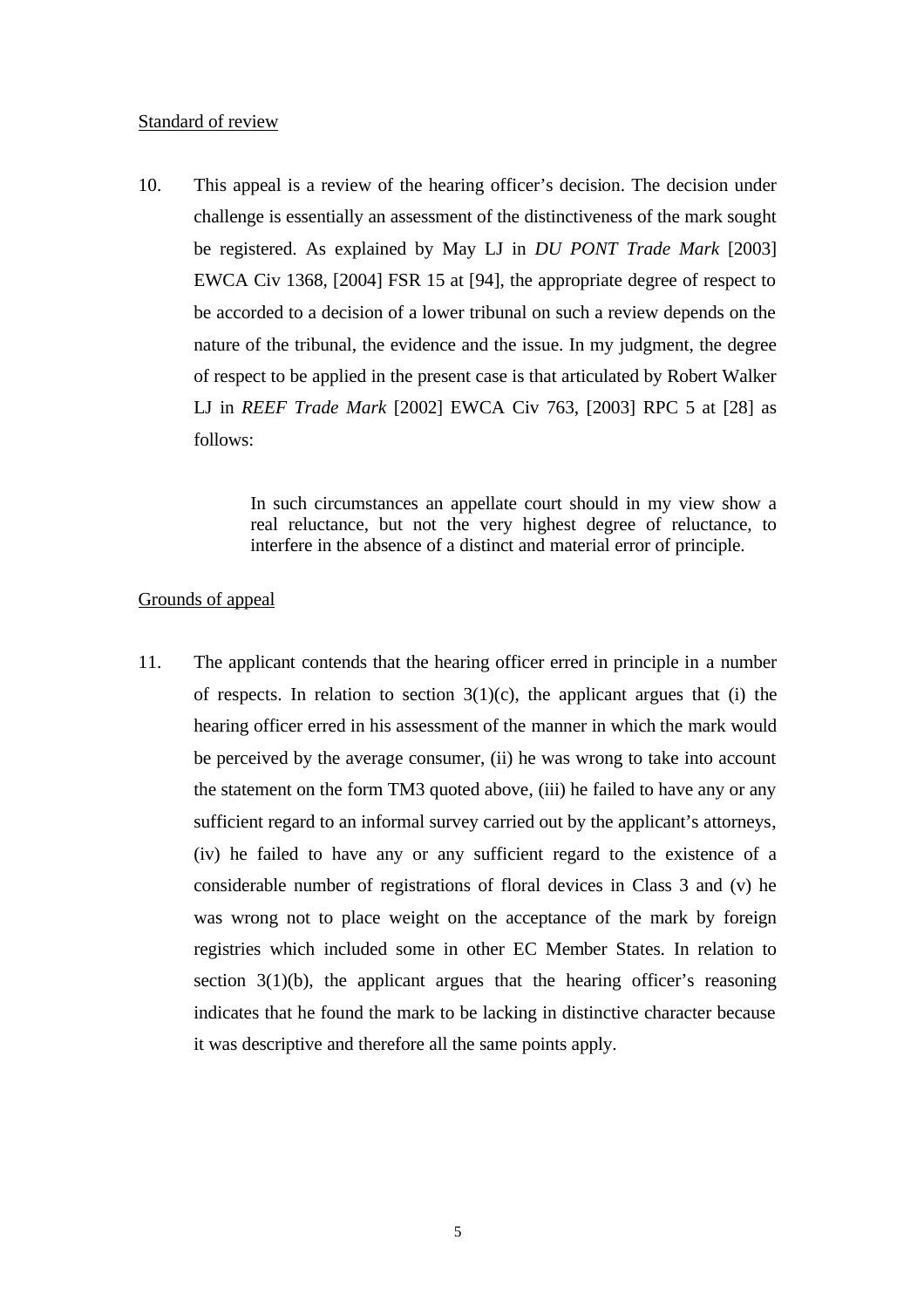#### Section  $3(1)(c)$

- 12. The applicant's attorney accepted that the hearing officer was right to say at [16] that "the first impression of the mark on the part of the average consumer would be that it consisted of a combination of flowers". She submitted, however, that the hearing officer was wrong to jump from this to the conclusion that the message that the mark would convey to the average consumer was that the goods in question incorporated a floral fragrance. She accepted that a botanically accurate representation of flowers would be less registrable than an abstract representation, since it would be more likely to be taken as a denoting a characteristic of the goods, but argued that the device in question was a line drawing that had an abstract quality rather than a faithful representation of particular flowers. In my view the mark is a realistic representation of flowers rather than an abstract device. In any event, however, I consider that the hearing officer was entitled to come to the conclusion that the message that the mark would convey to the average consumer of the goods in question was that they incorporated a floral fragrance.
- 13. So far as the statement on the Form TM3 is concerned, the applicant's attorney pointed out that this statement need not have been included in the application and did not form part of the mark. Although it would be seen by anyone who troubled to inspect the file, it did not even appear on the Registry's electronic database. She therefore argued that the hearing officer was wrong to take the statement into account when assessing the average consumer's perception of the sign. I would agree with this argument if the hearing officer had based his assessment purely on the statement on the Form TM3. However, in my judgment it is clear from his decision that the hearing officer merely treated the statement as supporting his own assessment. Moreover, his assessment was that the message conveyed by the sign was that the goods incorporated a "vanilla and jasmine *or* floral scent/fragrance [emphasis added]". I interpret the hearing officer as having proceeded on the basis that some consumers would recognise the flowers depicted in the sign and some would not. Thus the hearing officer's analysis at [16]-[19] does not depend on the average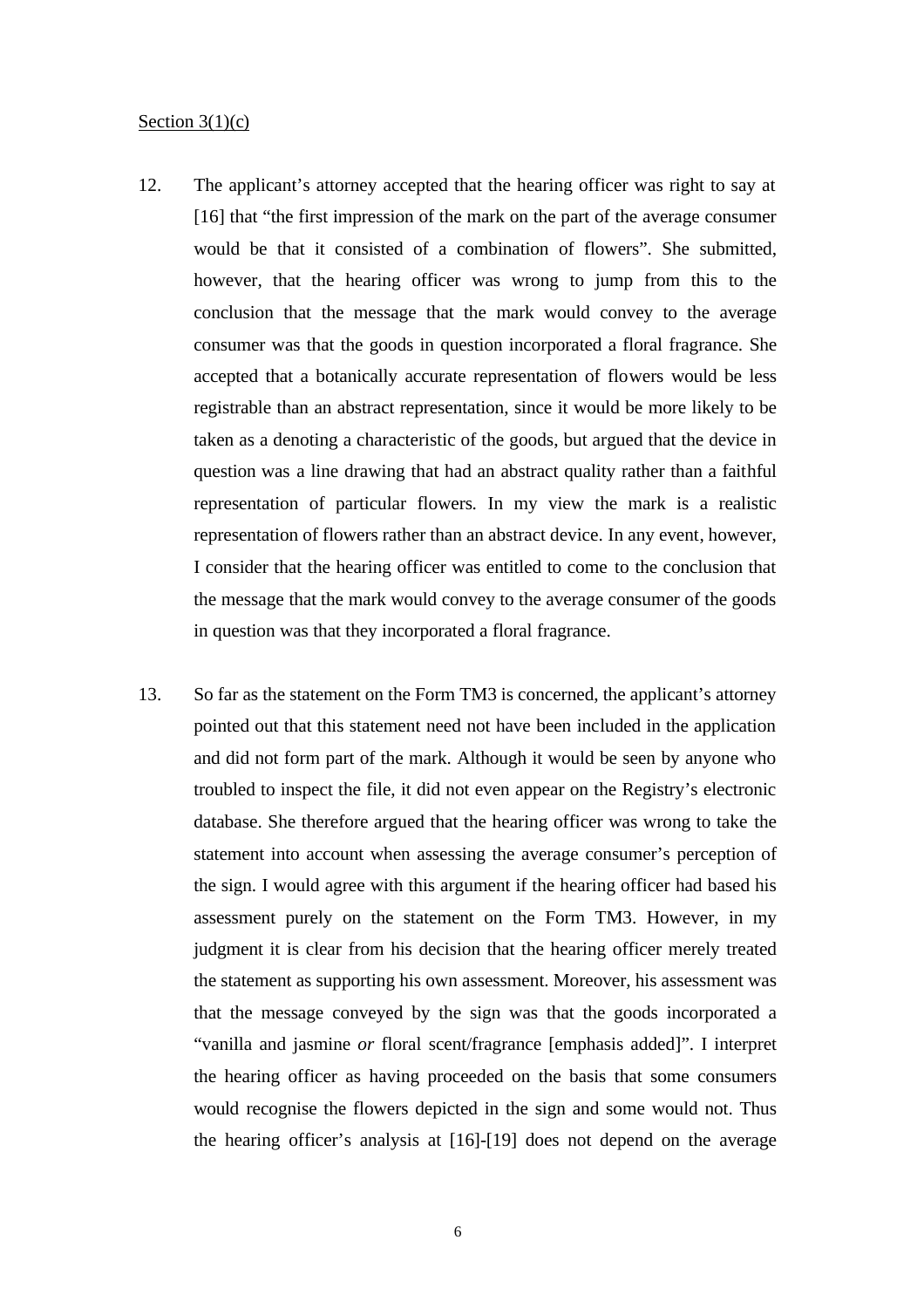consumer recognising the flowers as vanilla and jasmine. Indeed, he does not mention vanilla or jasmine at all at [18]-[19].

- 14. Turning to the survey relied upon by the applicant, the hearing officer recorded in his decision at [12] that he had been provided with the results of an informal survey conducted amongst staff at the London office of D. Young & Co in which respondents were shown the mark and asked to name the flowers shown. Of 13 respondents, none named either of the two flowers correctly. Although the hearing officer did not refer to this survey later in his decision, I do not consider that it can be concluded that he did not take it into account. In any event, as I have already said, I interpret the hearing officer as having accepted that some consumers would not recognise the flowers depicted in the mark.
- 15. As to the existing registrations, the applicant's attorney argued that these were relevant in two ways. First, because they showed that the average consumer was accustomed to seeing floral devices used as trade marks. Secondly, because they showed that there was no pressing need to keep such signs free for all to use. In my judgment the hearing officer was correct not to have regard to the state of the register. As Jacob J pointed out in *British Sugar plc v James Robertson & Sons Ltd* [1996] RPC 281 at 305, the state of the register does not tell one what is actually happening out in the market and one has no idea what the circumstances were which led to the marks concerned being put on the register. A further difficulty in the present case is that some of the registrations pre-date the 1994 Act, let alone the judgment of the ECJ in *DOUBLEMINT*. Thus one cannot be sure that the registrations are valid. Even if one does have regard to the registrations, what strikes me is that many of them consist of much more stylised representations of flowers than the present mark. In other cases the marks are recognisable as particular flowers but have a different connotation, such as the red roses registered by the University of Central Lancashire and the Rugby Football Union.
- 16. As to the foreign registrations, it was common ground that these were merely of persuasive value. The Registrar's representative accepted that they might